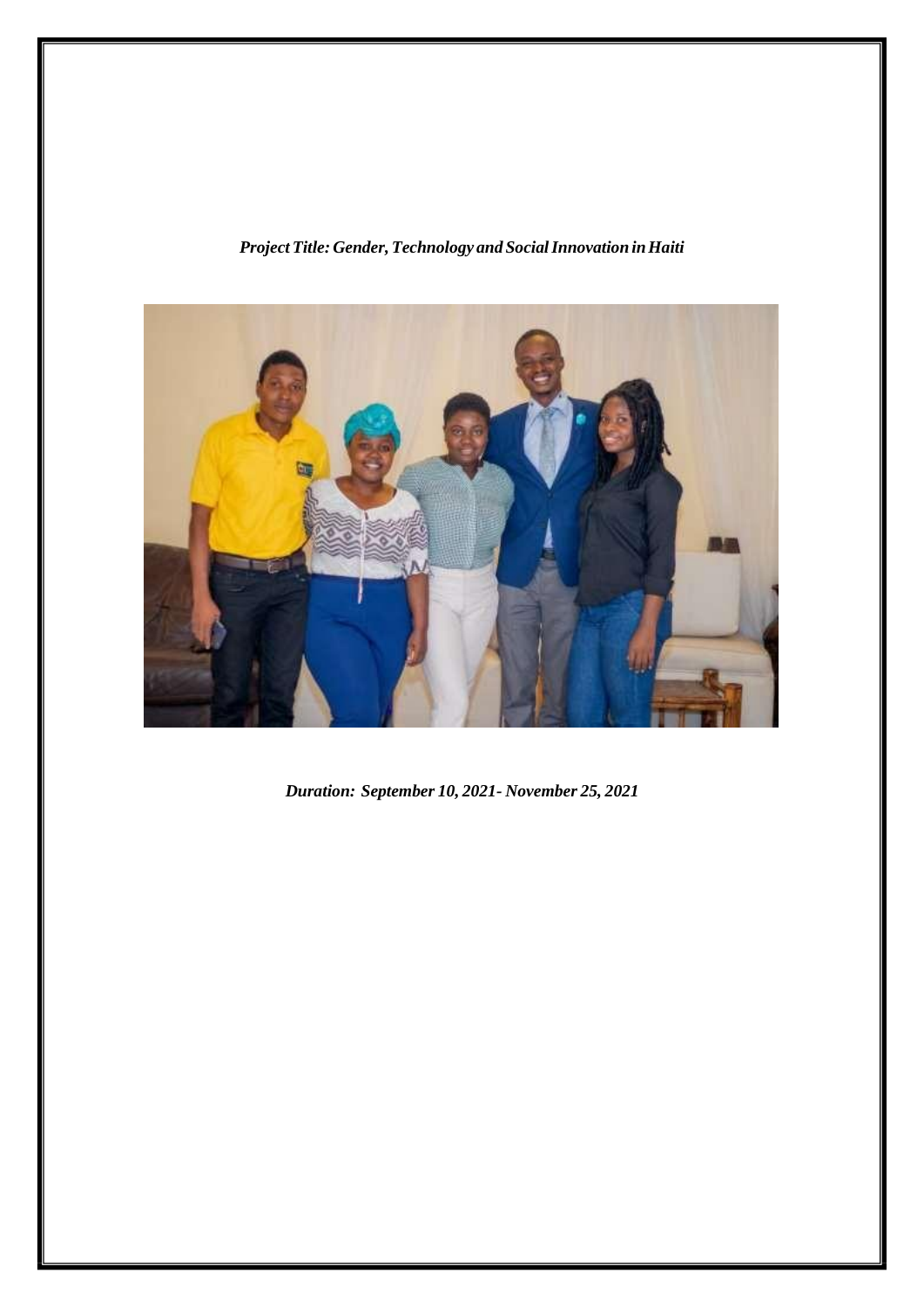# **Table of Contents**

| 3- An awareness campaign was in 10 media in the capital and influencers on social media to share<br>the documentations of this data and influence several stakeholders to join us for the next cohort5 |
|--------------------------------------------------------------------------------------------------------------------------------------------------------------------------------------------------------|
|                                                                                                                                                                                                        |
|                                                                                                                                                                                                        |
|                                                                                                                                                                                                        |
|                                                                                                                                                                                                        |
|                                                                                                                                                                                                        |
|                                                                                                                                                                                                        |
| 3.-New Information and Communication Technologies Communication (NTIC) at the service of                                                                                                               |
|                                                                                                                                                                                                        |
|                                                                                                                                                                                                        |
|                                                                                                                                                                                                        |
|                                                                                                                                                                                                        |
|                                                                                                                                                                                                        |
| 19                                                                                                                                                                                                     |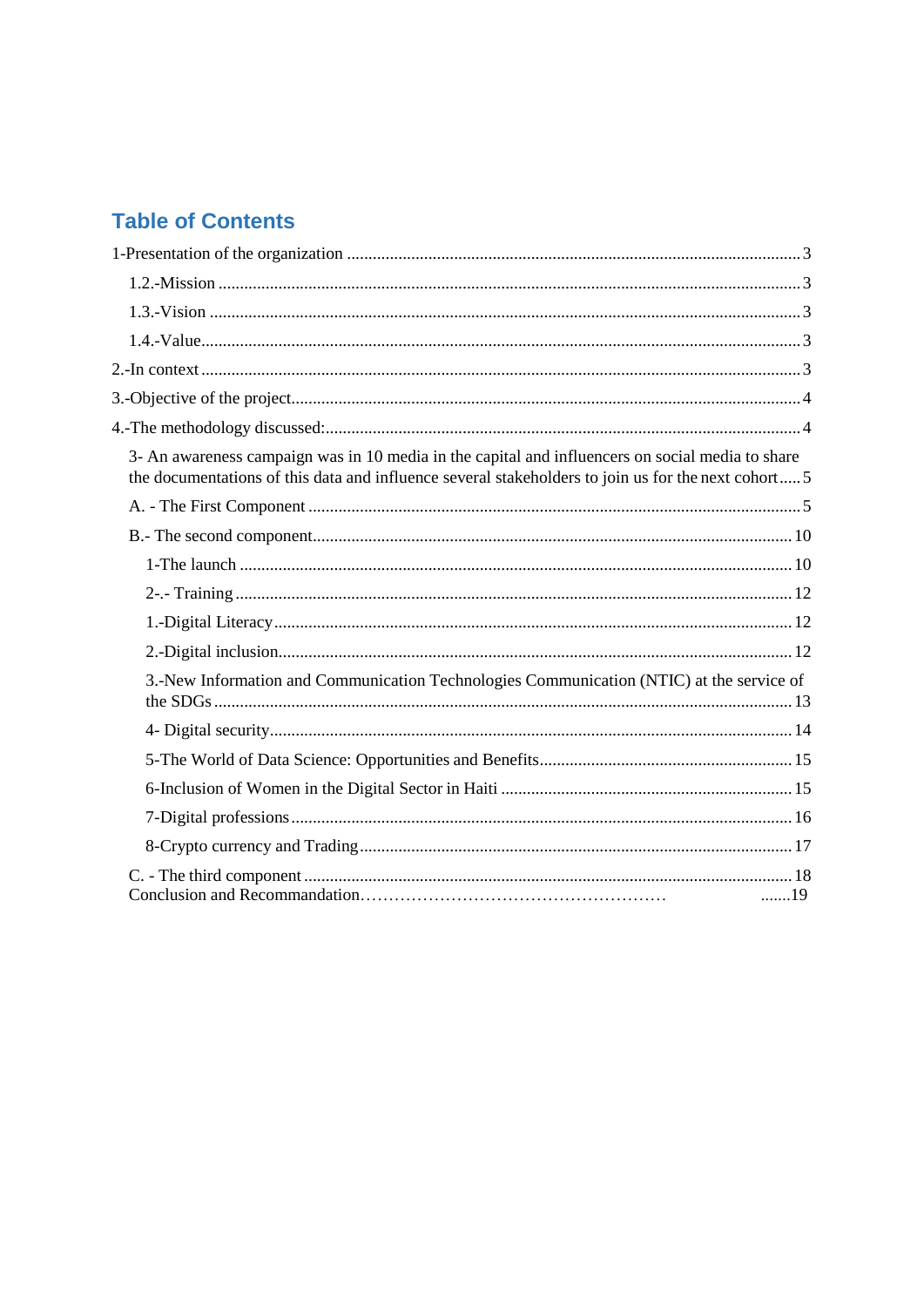## **Summary of this project**

As part of the Latin American and Caribbean Internet Addresses Registry (LACNIC) (LACNIC) competition, the Gender, Technology and Social Innovation (GenTIS) project was selected among the best Caribbean and Latin American projects in the Lideres 2.0 program.

This research project is a project that aims to strengthen the technological and professional capacities of girls in the Western Department, whose knowledge of technology is low. It is also about contributing to the emancipation and autonomy of girls in digital technologies and communicational practices, through transformational learning, as a contribution to sustainable development, from the promotion of gender equality, access to knowledge, employment and financial independence.

To carry out this said project, a three-step method was developed with the aim of equipping about fifty young girls aged 15-20 who were chosen at the local level, more precisely in the West Department. These three steps consisted of:

1. Carry out a survey of 100 feminist organizations working at the level of the western department to be able to document the constraints in the sciences related to Information and Communication Technology.

2. Carry out an intensive training of which eight (8) caliber trainers in the field of technology shared their knowledge on to educate them on digital technology and from there to strengthen their capacity.

3. Promote an awareness campaign in 10 media in the capital and influencers on social media to share the documentations of this data and influence several stakeholders to join us in for the next cohort.

Thanks to the implementation of this project and the development of these three stages, 50 young girls targeted had the opportunity to learn well and get to know the instruments on new information and communication technologies. (NTics).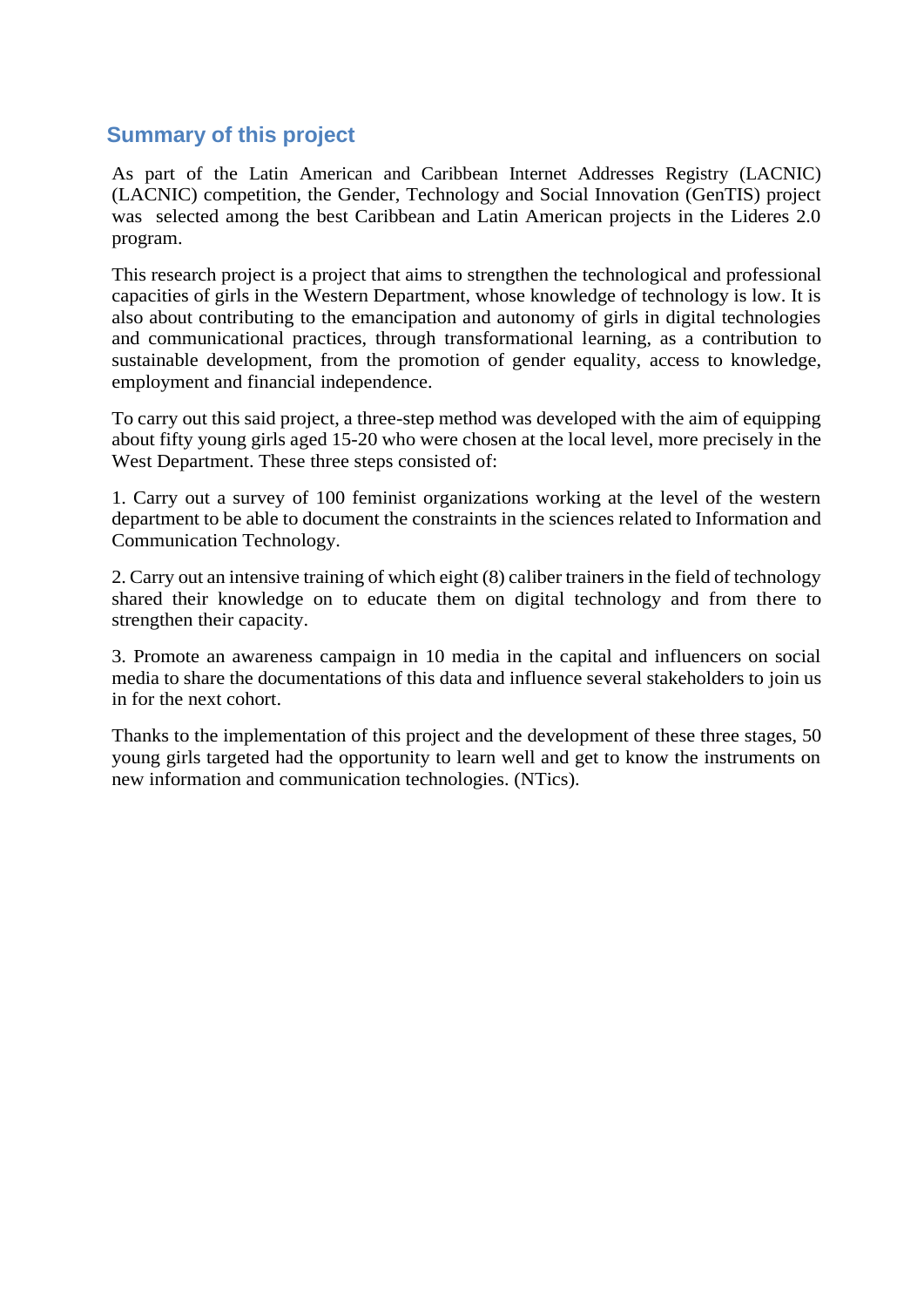## **1-Presentation of the organization**

Centre d'Innovation Technologique et d'Entrepreneuriat (CITE): An organization that works to strengthen actors in the entrepreneurial and digital ecosystem in Haiti. -Our goals:

1- Encourage stakeholders to strengthen and position themselves using technological tools.

2- Train actors in Haiti in technological opportunities, which represent a challenge for entrepreneurship.

3- Breaking geographic boundaries with trainers and experts of different nationalities to technology transfer.

4- Create a space for collaboration or the virtual city of young entrepreneurs.

5- Promote financial and digital education among young schoolchildren, professionals and academics.

6- Build the capacities of micro-actors through technical assistance.

7- Increase businesses' access to financial services, including affordable loans, and their integration into value chains and markets.

8- Strengthen scientific research; improve the technological capacities of industrial sectors in Haiti, by encouraging innovation.

9- Support research and development and innovation activities in Haiti in technological fields, in particular by creating conditions conducive, among other things, to industrial diversification and adding value to goods.

10- Significantly increase access to information and communication technologies and ensure that all residents have access to the Internet and make efficient use of it.

## <span id="page-3-0"></span>**1.2.-Mission**

Inspire, invest and prepare young people to succeed in the global economy.

## <span id="page-3-1"></span>**1.3.-Vision**

Be the partner of choice for businesses and policymakers around the world looking to grow financial and digital education of young people and economic development.

## <span id="page-3-2"></span>**1.4.-Value**

Our Values are Inclusion, transparency and innovation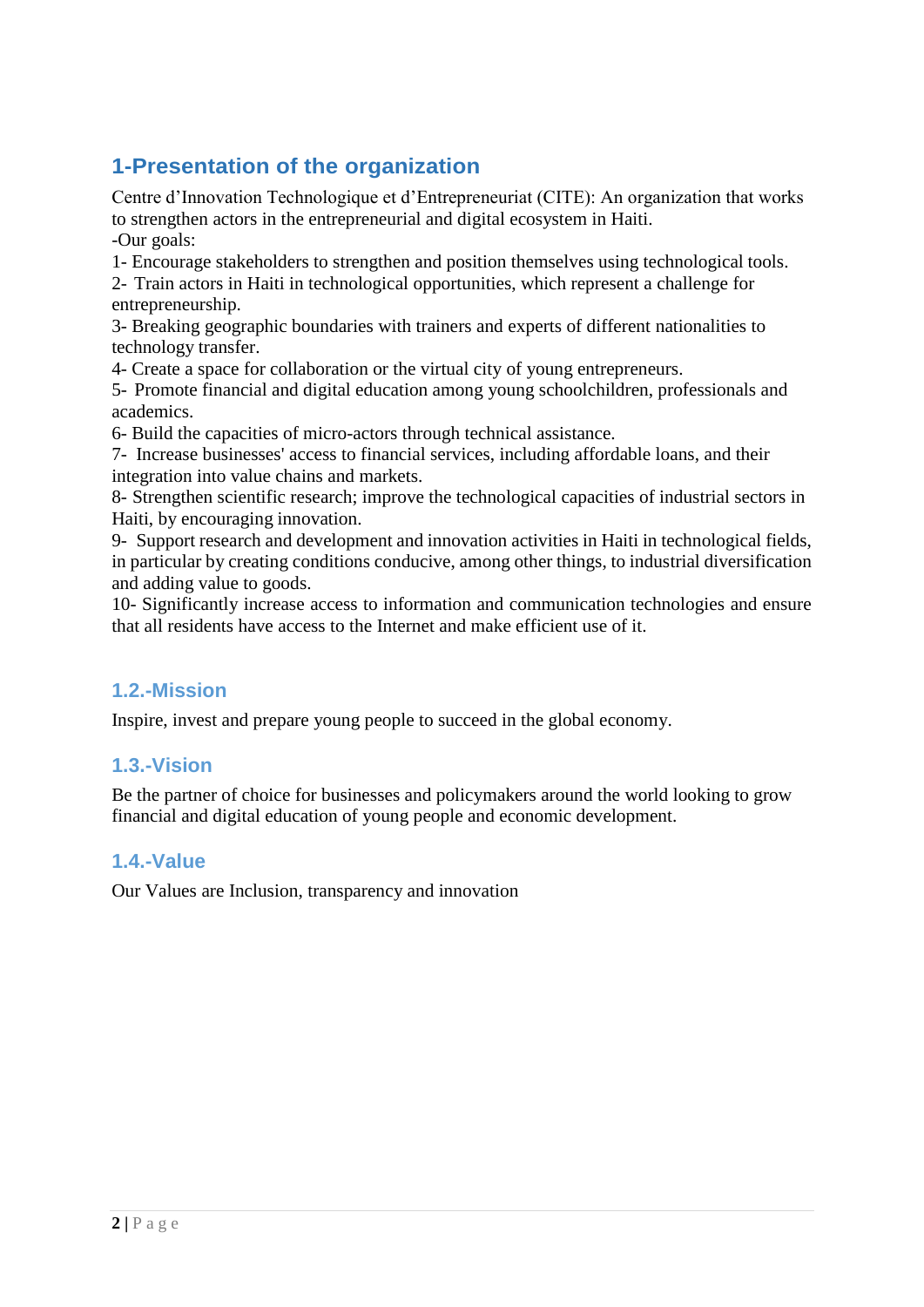## <span id="page-4-1"></span><span id="page-4-0"></span>**2.-In context**

At a time when information and communication technologies are taking an increasing place in daily and professional life, inequalities linked to gender come into play in the use, appropriation and mastery of these strategic tools. . However, the situation is more complex than it appears. This project tackled the problem of lies in gender equity because the public target are women, the problem of lies in education because we are going to strengthen the skills of these women despised and victims of society and then we will structure organizations that work in this area and influence stakeholders in Haiti by raising awareness. These girls will be digital players and represent the future. It will be a great first in Haiti. This project deserves this grant because it provides a transversal solution to a marginalized fringe using information and communication technology for the sake of sustainable development.

Through this project, a wind of hope will blow across the whole country so that girls can use digital tools and change maker tomorrow. This project represents a unique opportunity to make the women heard in the digital world, which heralds a mother for several generations and a beacon of hope for these women who want to participate in all the activities of the spheres of the country.

Today, women are 25% less likely than men to know how to use digital technology for basic purposes, 4 % likely to know how to program computers, and 13 % less likely to file a technological patent. As all sectors become technological, these shortcomings should raise concern among policy makers, educators and ordinary citizens. From school to work, girls and women lag behind in science and technology. Traditional attitudes, as well as direct and indirect discrimination, hinder progress. The latest World Bank report "Women, Business and the Law" published in 2020, informs that in the world, women enjoy only 75% of the legal rights of men. Haiti scores 61.3 out of 100 in this ranking, which takes into account the legal framework and the reforms implemented that may make it easier for women to access jobs or set up their own businesses. In Haiti, mainly in the West department, girls do not have access to the digital opportunity and training that emphasizes technology as the sole tool for preparing for the future. Engaging women and girls in information and communication technologies is vital for several reasons. ICTs facilitate access to education and training; they also improve access to health services and participation in the economy and in civil society. In a world where 95% of all jobs have a digital component, fostering the presence of women and girls in ICT is critical.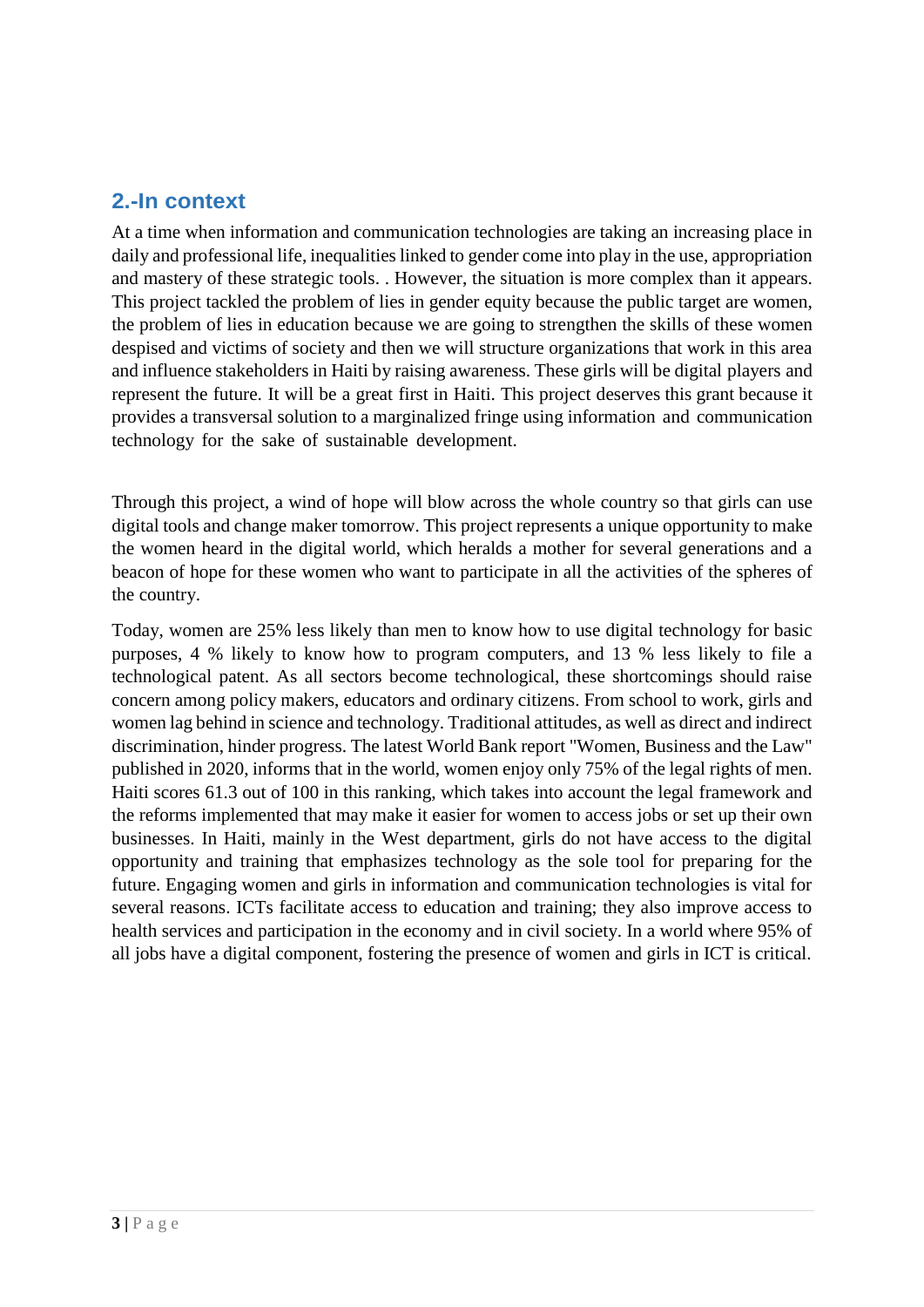## <span id="page-5-0"></span>**3.-Objective of the project**

The "Gender, Technology and Social Innovation" project is a participatory action research project aimed at strengthening the technological and professional capacities of women in the West Department. It is about contributing to the empowerment of girls in digital technologies and communication practices, through transformational learning, as a contribution to sustainable development, from the promotion of equal access to knowledge. , employment and financial independence. The chosen approach is oriented towards the training and practice of girls as agents of local development vis-à-vis their communities. Thus, the knowledge acquired will enable them to encourage the use of collaborative spaces for entrepreneurship, social innovation and transformation with a gender approach, always adapting to the social and collective needs of the context.

## <span id="page-5-1"></span>**4.-The methodology uses:**

To gradually respond to this problem at the national level, we have followed a methodology based on three components at the local level more mainly in the West Department. The methodology consists of 3 steps:

1- A survey was conducted among 100 feminist organizations working at the level of the West Department to be able to document the constraints in the sciences related to Information and Communication Technology. We will use this data and produce a narrative to influence 15-20 year olds to position and learn about STEM.

2- Intensive training for the committee of these organizations in order to better use digital tools to facilitate online work during Covid-19. In addition, then in agreement with these organizations, we organized training for 50 young people aged 15 to 25 on the opportunities and professions of digital technology, STEM with several women experts in this field.

<span id="page-5-2"></span>3- An awareness campaign in 10 media in the capital and on social media to share the documentations of this data and influence several stakeholders to join us for the next cohort.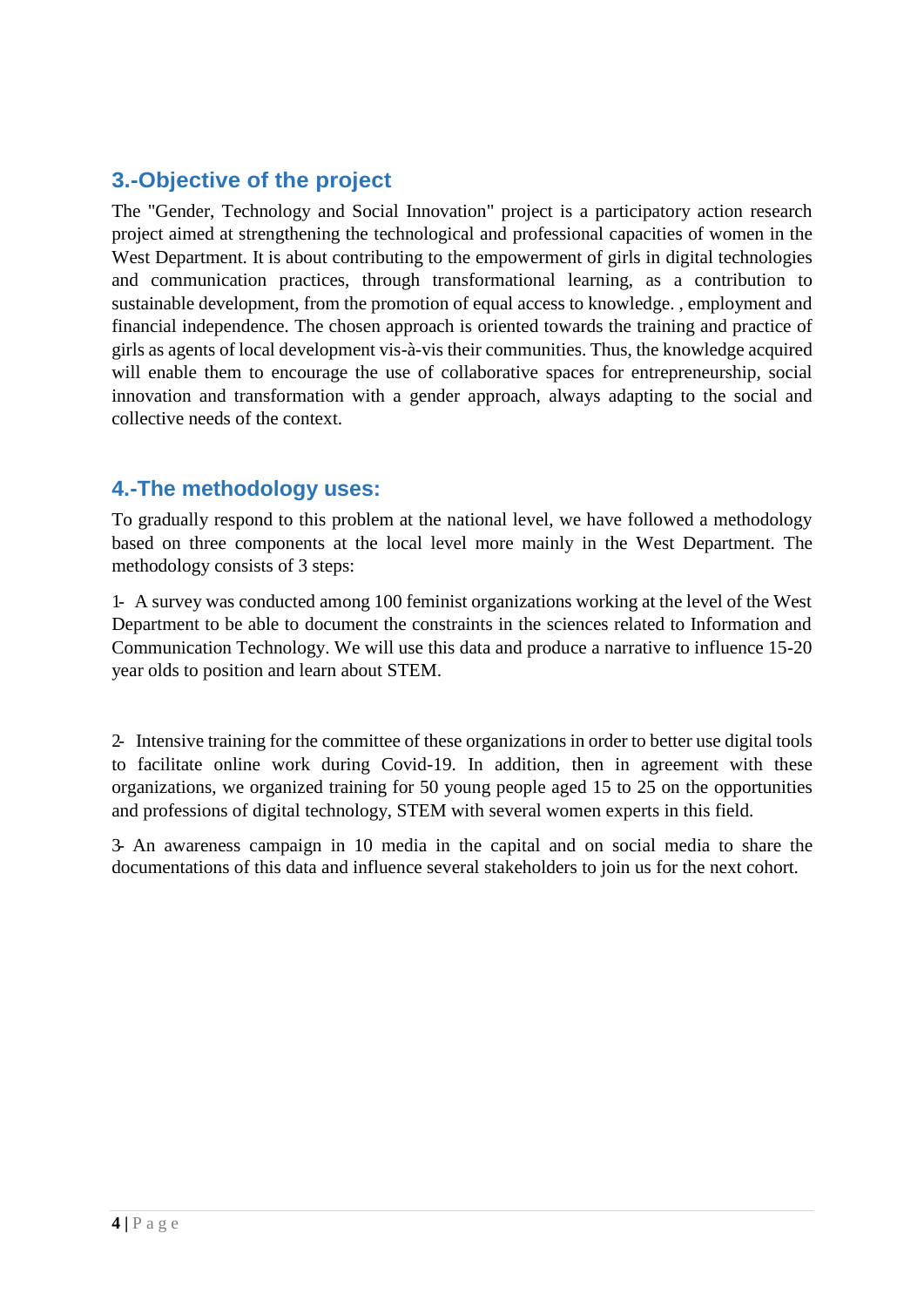## <span id="page-6-0"></span>**A. - The First Component**

1. - A survey was made from October 05, 2021 - October 26, 2021 at the level of 100 organizations working at the level of the West Department to be able to document the constraints in the sciences related to Information and Communication Technology. We disseminated this survey in several networks such as Feminist Association, University, Company or Start-up, Network and Library.



Figure 1. Representation of the stakeholders who participated in this survey.

2. - Each person is free to use technological tools as they see fit and for the purposes desired. They use technological in fact already say what goal we want to achieve. Like clay in the hands of the potter, technology is an open-ended tool for performing user-controlled operations aimed at a given goal. Covid-19 has shaken up digital life, despite this; three quarters  $(34)$  of the population who participated in the survey do not use new Information and Communication Technologies tools as part of their professional projects.

Figure 2. - Representation of participants who use technology in their professional projects.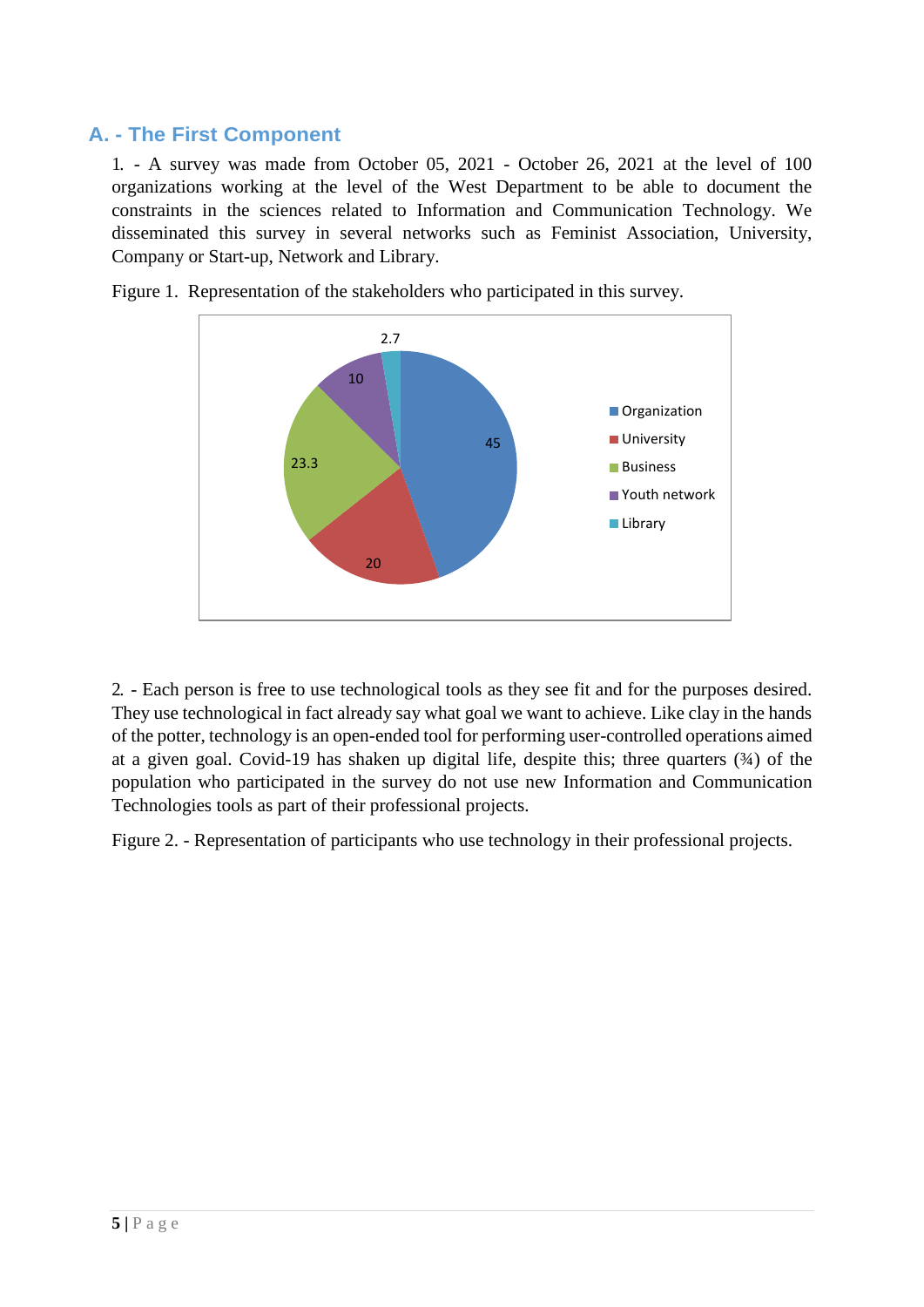

3. - The survey of participants did not identify any sectors that are particularly conducive to the use of NICTs in development micro-projects, a representation of several thematic concerning their professional projects. The thematic that the participants who have completed and their professional projects. The key topic that participants are currently working on or studying is education.





4. - In addition, only a minority (26.7%) of these uses actually relate to "business" applications (ie tools developed for this particular industry). Participants use the internet in particular to spend much more time on social media (76.7%).

Figure 4. - Representation of the use of the internet made by the participants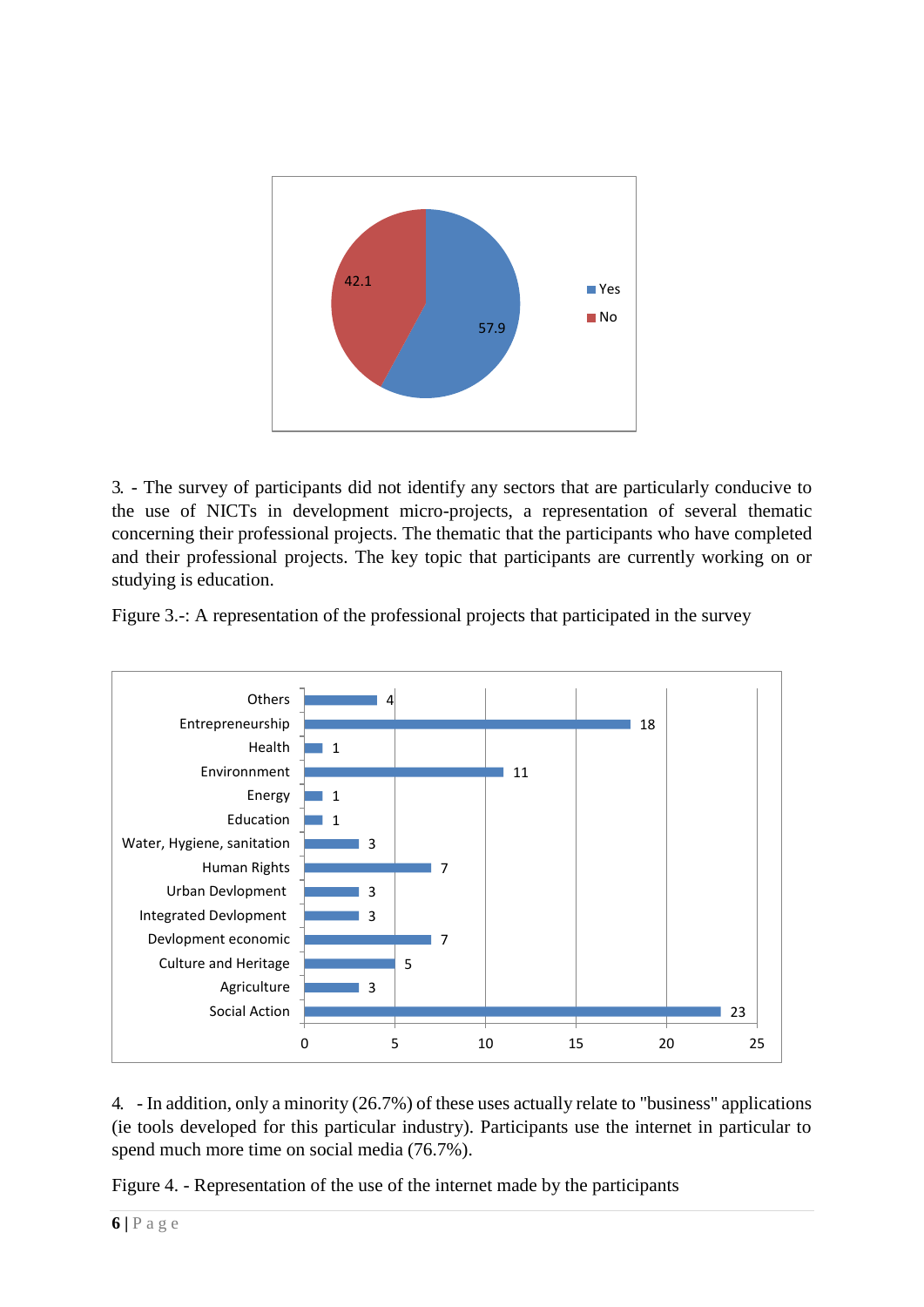

5. - The data show that it is the cross-cutting tools, especially the simpler ones, that are used the most, so these are the ones we will start with. This is the case for communication tools like Facebook (cited by 41.7% of respondents), WhatsApp (85%), file sharing tools like Dropbox and Google Drive (9 and 44%). In comparison, no "business" tool exceeds 12% of users.

Figure 5 & 6. - A representation of the uses of simple and professional applications very suitable for jobs

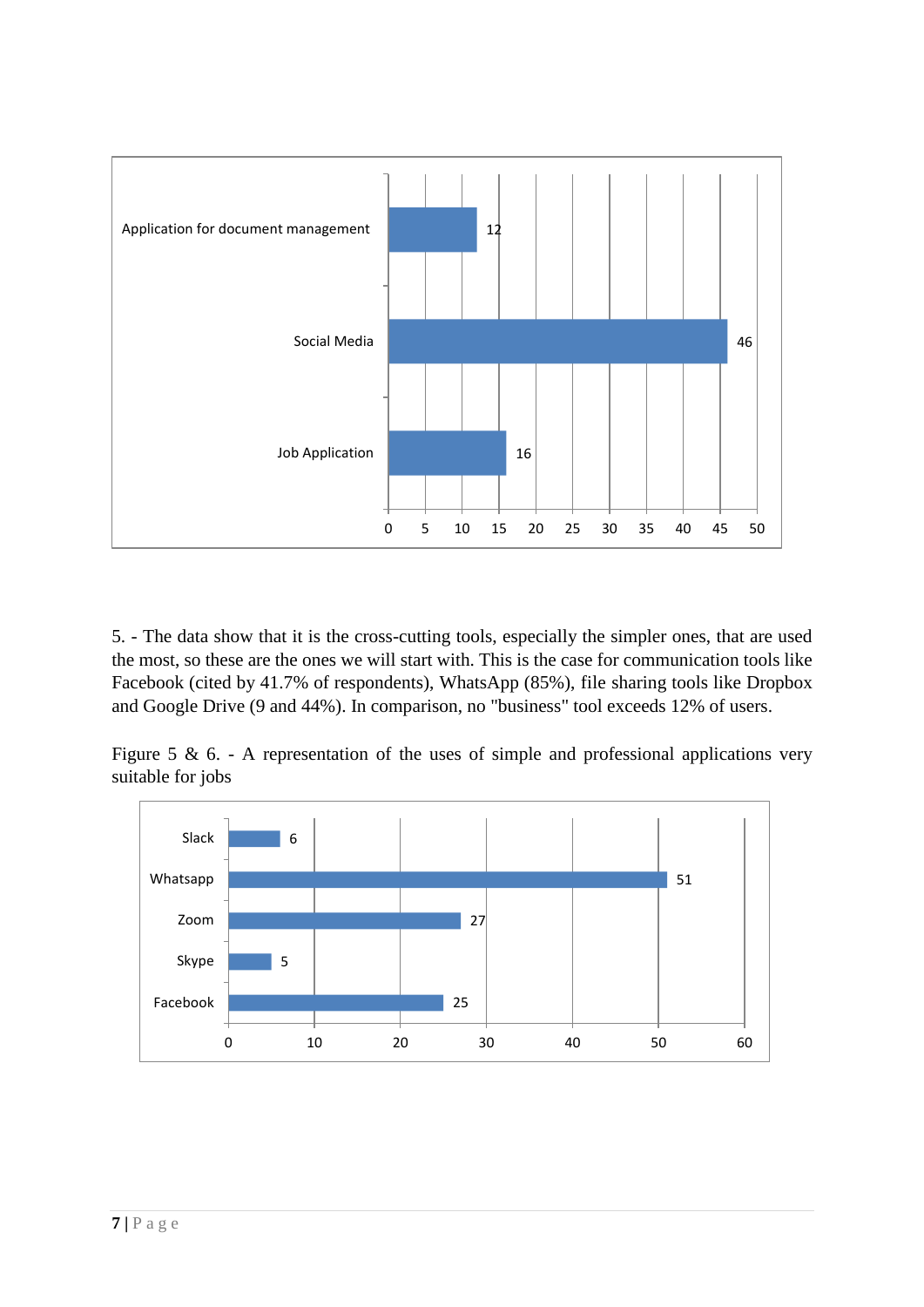

6. - The survey confirms that the main contributions of NICTs (whatever their nature and their application theme) revolve around three poles. First, accelerated and improved communication: communication times as well as data collection, exchange and processing have accelerated and have become almost instantaneous. For example, document transmission times internationally, have gone from week (s) 7 until the 1980s (democratization of the fax) to reach today a direct transmission, without volume limit.

Figure7. Representation for the spots use of the application.

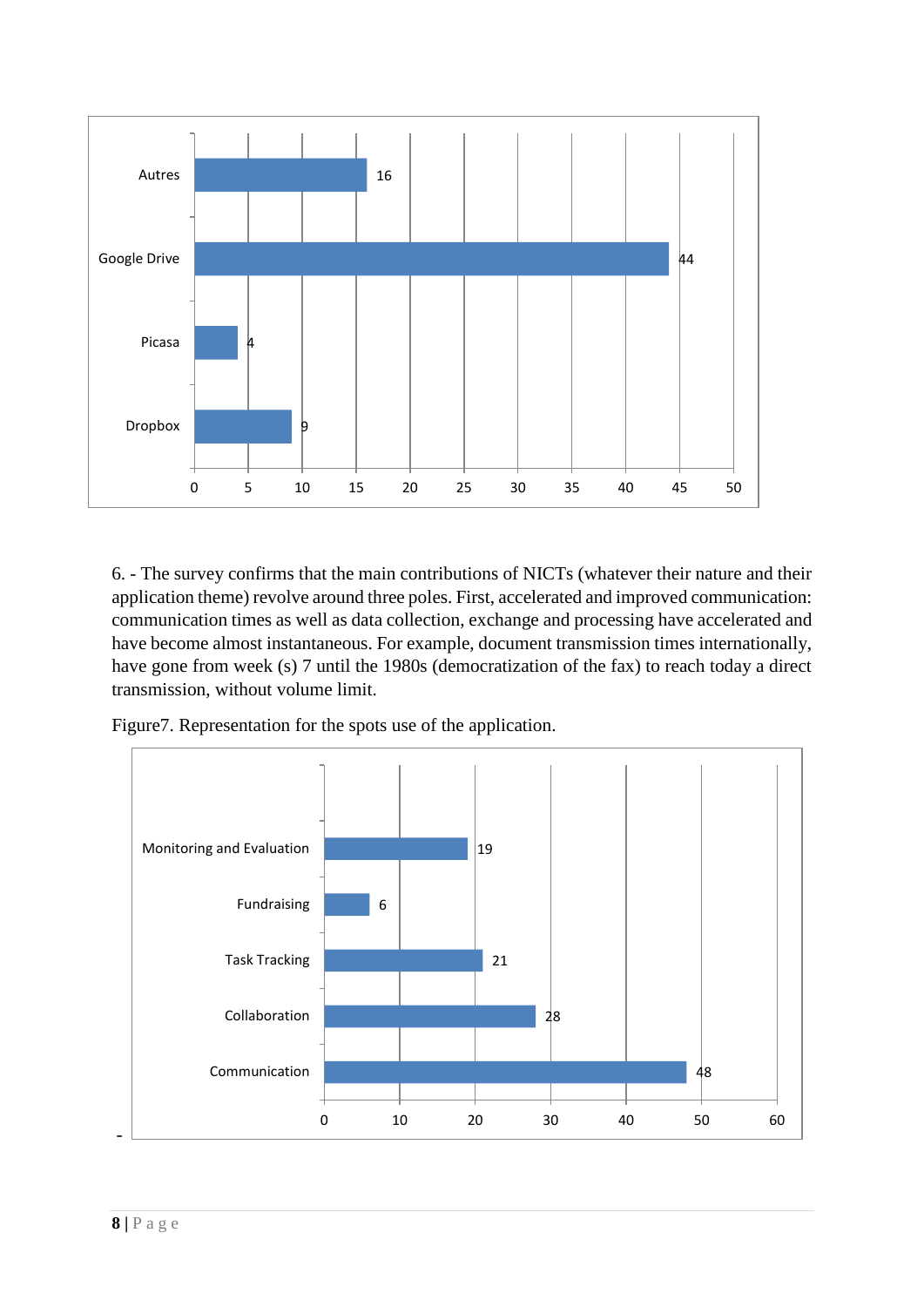7. - Here are the questions on new technologies that interest in particular, training on digital tools (45%), how to run a space on social networks (46.7%) and how to take online training (50%).



Figure 8. -Representation of the subjects of interest to the respondents

8.- In this question, we sought to understand the constraints and difficulties regarding the use of these NICTs, the 2 constraints related to the respondents are the problems of energy (58.3%) and digital literacy (58 , 3%).

Figure 9. - The constraints encountered in the use of NTICs in Haiti.

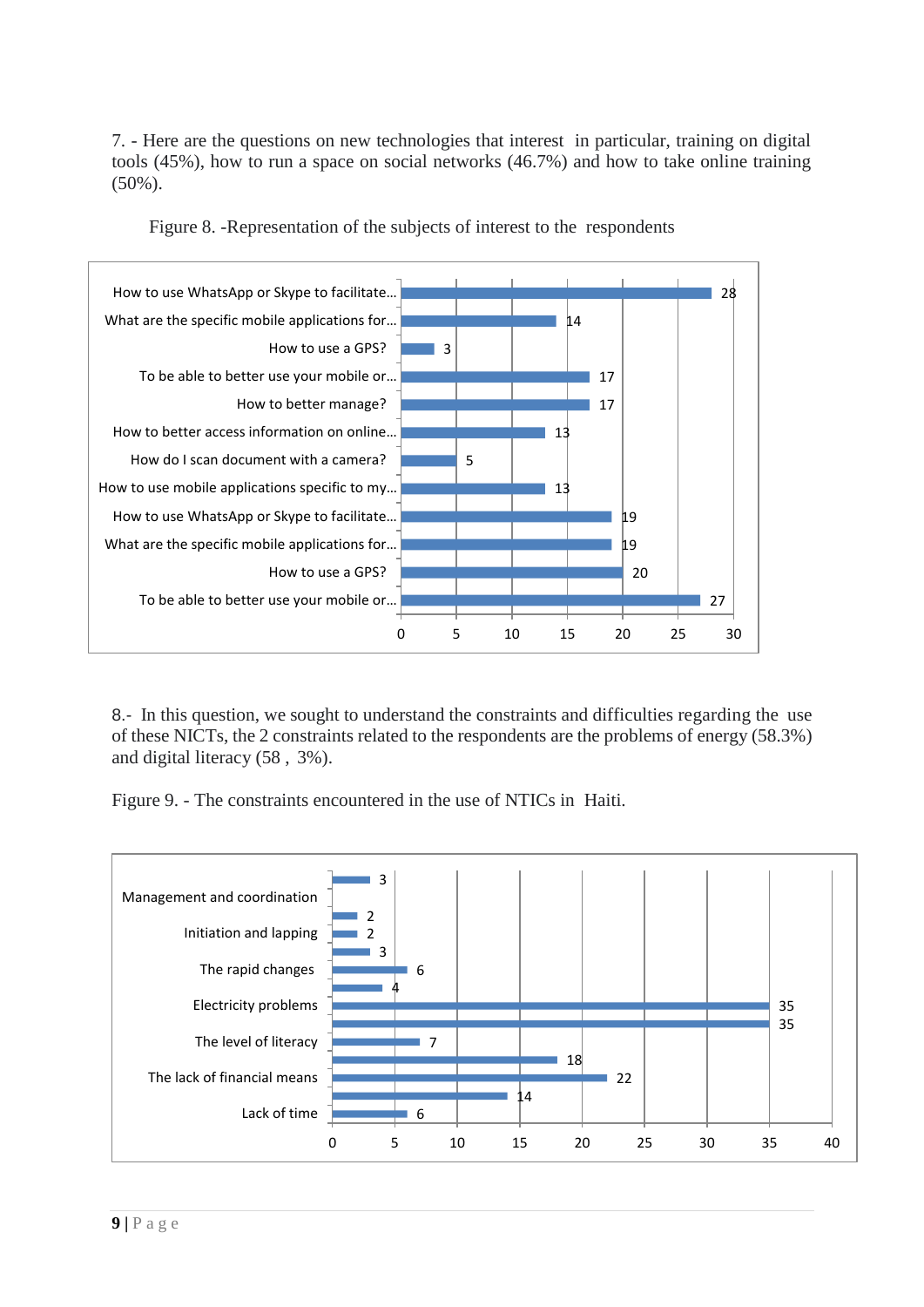## <span id="page-11-0"></span>**B.- The second component**

<span id="page-11-1"></span>**1- The launch** of this project was made on October 28, 2021 with several feminist organizations and stakeholders in Haiti. And then, a training was done from November 05- November 12, 2022, Intensive training for the committee of these organizations to better use digital tools to facilitate online work during Covid-19. And the in agreement with these organizations, training were organized for 50 young people aged 15 to 30 on the opportunities and professions of digital technology STEM with several women experts in this field. Thursday, October 28, 2021 at 3: OO PM online on the Zoom platform; the Center for Technological Innovation (CITE) launched the "Gender, Technology and Social Innovation" Project (GenTIS). This "Gender, Technology and Social Innovation" project is a participatory action research project aimed at strengthening the technological and professional capacities of girls in the West Department. It is about contributing to the empowerment of girls in digital technologies and communication practices, through transformational learning, as a contribution to sustainable development, from the promotion of equal access to knowledge, employment and financial independence.

As a reminder, this project is ranked among the best projects and the only Haitian project selected from Latin American and Caribbean Internet Addresses Registry (LACNIC) a competition from the of the second Edition LIDERES 2.0. About fifty participants responded positively to the call despite the critical situation in the country today, the fuel shortage and the inaccessibility of the internet in all corners of the country. At 3:05 PM, Mr. Kevon SWIFT delivered the induction word as the representative Latin American and Caribbean Internet Addresses Registry (LACNIC) of and responsible for strategic relations and integration followed by the Guest of Honor, Luana Esquenazi Research Director Red Argentina para la Cooperación Internacional (RACI), she presented the project "Civic Perspective in Latin America and the Caribbean.



The program officially started with the words of LACNIC representative, Kevon SWIFT. He spoke is mainly based on the "IT Women" program. The latter being aimed at women in Latin America and the Caribbean, it aims to promote the participation, leadership and professional development of women in the technical community. The under-representation of women in governance and technology is a major problem, so this program would like to solve this problem in the region of Latin America and the Caribbean.

The guest of honor of this activity, Research Director Argentina para la Cooperacion Internacional (RACI), Luana ESQUENAZI spoke on the "Civic Perspective in Latin America and the Caribbean" project. This project is a survey open to organizations rooted in the Latin America and the Caribbean region. In her presentation, the focus was on the crisis of the Coronavirus pandemic which strongly affected women and reinforced gender inequalities in terms of income and work status.

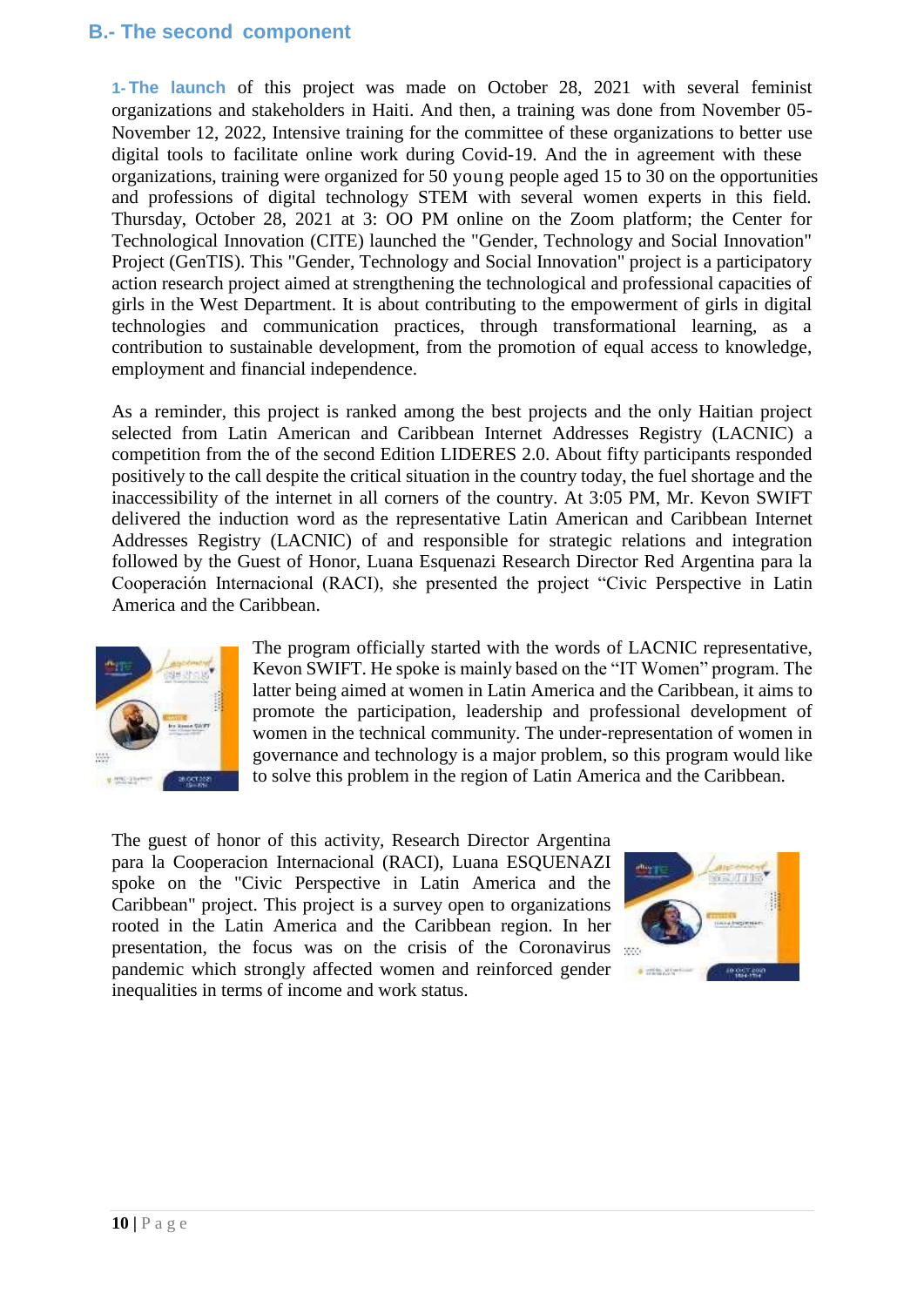Barbara ACLUCHE, for her part, addressed the issue of women in the workplace. She reviewed the history of women in the world of work and an analysis of the global portrait of women in science.



Castelline TILUS and Yanick SAINT-ELIEN from Ayiti Analytics, two women in technology in Haiti. They emphasized their presentation on gender inequality in technology. It's not just in Haiti where women are almost absent in the fields of technology, it exists all over the world. Big tech companies like Amazon, Facebook, Apple, and others have very few female employees. As for management positions in Haiti, again very few women are present. Their conclusions

regarding the lack of participation of girls and women in technology in Haiti are mainly drawn

from experiences carried out within the framework of their annual Boot Camp on Data Science. To remedy this deficit, the Ayiti Analytics team has identified solutions: banish demeaning speech against little girls (educational aspect); focus less on results while eliminating the fear of failure; engage all actors of civil society (organizations, the State ...).





Myrline EDMOND, the project coordinator spoke about the merits of the project and the activities in perspective. A survey having already been carried out in recent weeks, the participating women will have to receive training from November 5 to 12, 2021 to educate them on digital technology and from there to strengthen their capacities. In closing, Dave Lawson, CITE's Community Mobilization Manager, said: "Digital is our future. Whether in the field of the economy, employment or education, digital technology is an essential factor in the development, progress and sustainability of our society".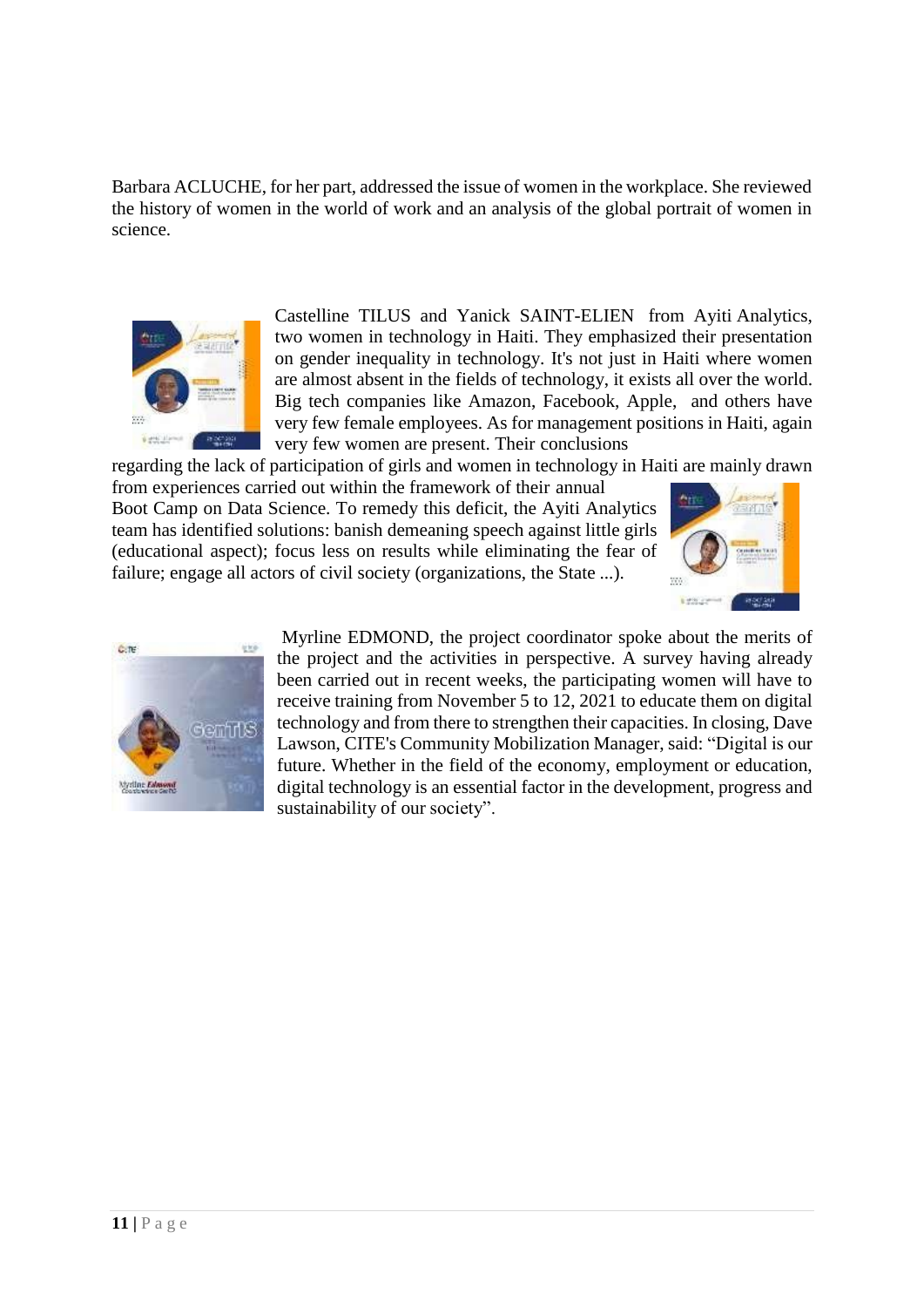## <span id="page-13-0"></span> **2-.- Training**

The second component of this project is training for 50 grassroots organizations on digital and STEM opportunities and professions. Seven specialists in different fields and different themes did this training from 05 to 12 November 2021.

#### <span id="page-13-1"></span>**1.-Digital Literacy**

Following the training plan of November 5, 2021 presented by the Trainer, Kindy Vereus MONTREUIL several concepts were explained to introduce a series of knowledge useful to anyone wishing to evolve in the world of the internet. Thus, this report summarizes some of these concepts presented in the framework of the Training.

a) Digital: Defined as the set of programs and materials allowing the interaction between several remote systems, it presents a virtual reality to users of information and communication technologies (ICT).

b) Generation types: Considered by all the practices, customs and mores, specific to a group of people living in a given period, previous generations such as the Silent Generation (1925- 1945), Generation X and Y, are different from today's, Generation Alpha (2010- 2020).

c) Flipped Classroom: This Theory shows a parallel between the traditional learning method and the so-called "Inverted" method by highlighting the advantages of the latter by the satisfactory results obtained in several countries where it has been adopted from 2010.

c) Digital Literacy: It refers to the compulsory basic skills in technology allowing the use of technological tools in all aspects of current daily life.

d) The efficient use and a good methodology for the use of digital tools.

#### <span id="page-13-2"></span>**2.-Digital inclusion**

The speaker Fenel BELLEGARDE led the second talk thus formulated where the emphasis was on two (2) points particularly the notion of digital inclusion and the need to master the tools aimed at managing one's digital identity.

Digital inclusion is implemented through a process whose dual objective is access to digital technology, available and offered to all individuals in a society without excluding fringes that are marginalized and to allow proper use. Use digital tools by applying good management techniques. It requires basic conditions for its application both at the level of established societal legislation, - in particular public policies and strategies promoting it - and at the level of the personal responsibility of users. These basic conditions are:

 $\triangleright$  Access to digital tools and the internet;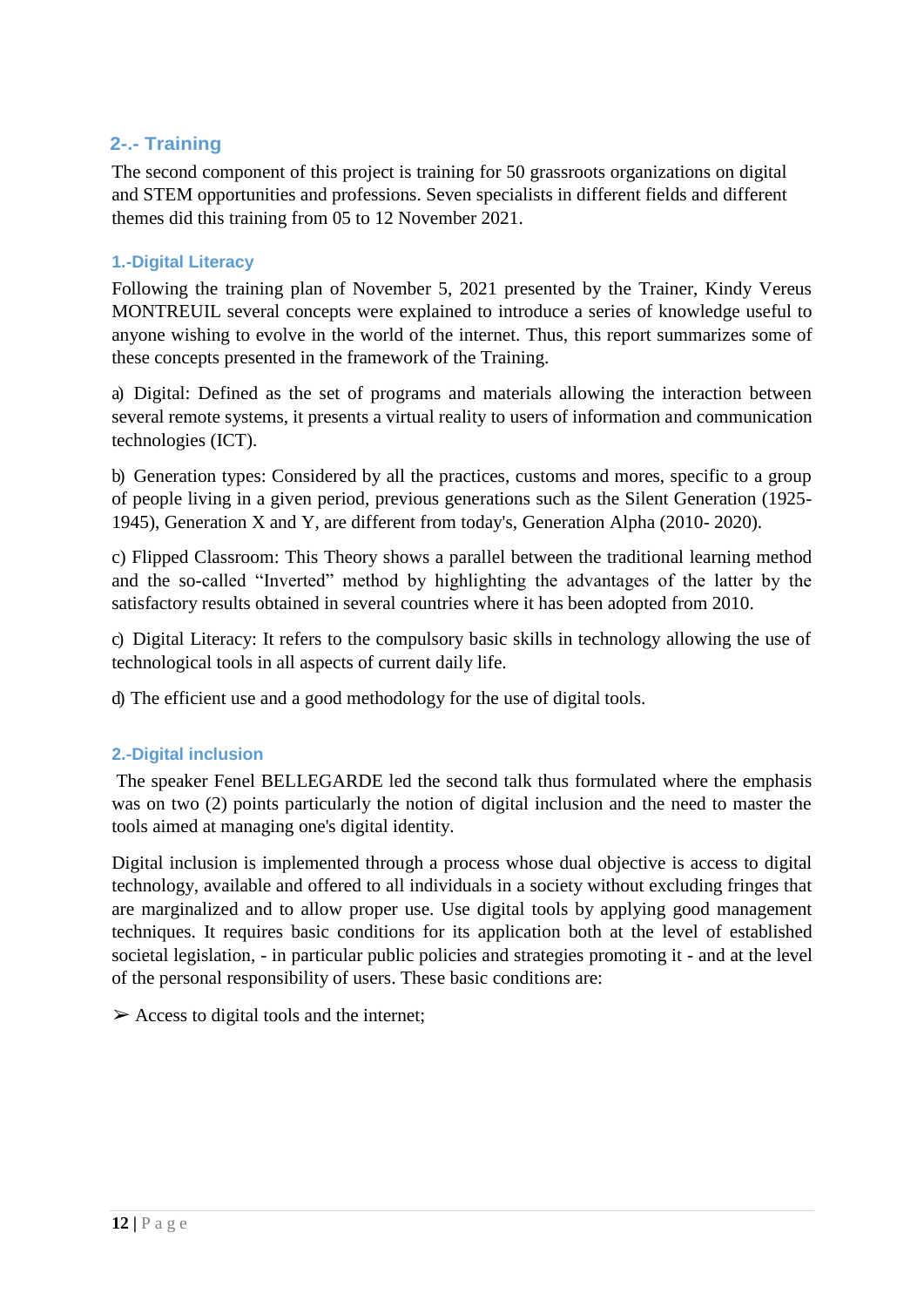- $\triangleright$  Knowledge of digital tools;
- $\triangleright$  Mastery of digital tools;
- $\triangleright$  The development of a critical look at their uses.

By entering personal information on digital platforms, adding content, making updates, sharing posts, it creates a digital identity. The user must have mastery of these management tools to mitigate the ever-increasing risks of breaches, frauds and cybercrime or other dishonest actions that arise with the development of digital. Whoever has access to the Internet should use it for their social and economic benefit or for the good of their community.

## <span id="page-14-0"></span>**3.-New Information and Communication Technologies Communication (NTIC) at the service of the SDGs**

New technologies play an important role in improving our social life, and in our professional skills. They present opportunities such as platforms and software that meet specific needs and facilitate social and economic interaction and especially the reduction of existing inequalities. However, the challenges of digital are not less with harmful practices such as cyber harassment, identity theft, or the weakening of social ties. At the center of today's debates, new information and communication technologies (NICT) participate in development processes and territorial dynamics, in terms of both information control and the reduction of geographical distances. . The concept of NICT, often restricted to the definition of the Internet, covers in a broad sense, all the tools and techniques resulting from the convergence of telecommunications, IT and audiovisual with the common denominator of use of digital data. NICTs occupy an important place in the development of competitive businesses and the efficiency of administrations and public services (health, education, security). They facilitate the exchange of information between healthcare professionals and remote consultations; improve the quality of teaching for teachers and learners by providing them with unrestricted access to knowledge in various fields of study; lead to the efficient deployment of public security services for the benefit of citizens. With new technologies, many formerly tedious tasks are done more quickly and efficiently. It also causes the disappearance of trades that have become obsolete and, consequently, the loss of a significant amount of jobs in one skill area and overwork in another. However, labor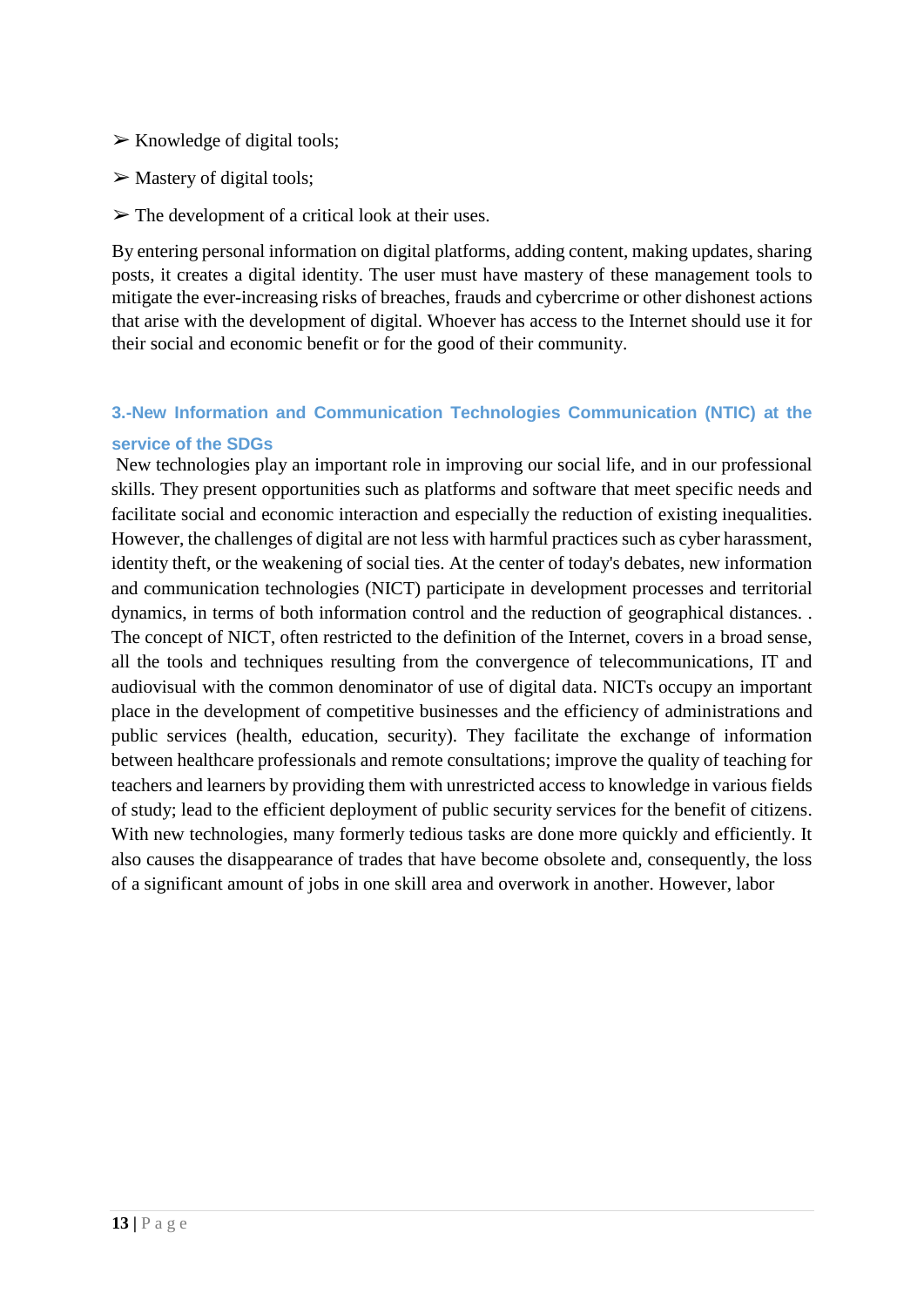time was saved in creative activities, far more important, by automating processes while increasing the level of productivity. Recurring operating and maintenance costs were minimized with telecommuting, as employees can focus on their jobs from home. New software and applications are being developed to add to NICT and meet specific user needs. There is a whole panoply of ICT tools used to transmit, record, create, share information, whether computers; the Internet ; blogs; instant messaging applications; podcasts; etc., divided into categories of creation, sharing, consultation, communication and consumption applications that are used every day for the purpose of learning or carrying out community development projects.

## <span id="page-15-0"></span>**Digital Security**

Digital security is essential for confidence in the digital age it refers to the economic and social aspects of cyber security from a national and international perspective. Stakeholders have an obligation to form dialogues aimed at developing and promoting policies that build confidence without inhibiting the potential of information and communication technologies (ICTs) to support innovation, competitiveness and growth.

By definition, computer security consists of protecting a computer system against any breach, intrusion, degradation or theft of data within an information system. In other words, it protects the integrity of information technology. It was established by a set of security policies that work together to help you protect your digital data. We are also talking about cyber security, which goes beyond the sole security of systems, but concerns the security and digital sovereignty of each nation-state.

Computer security requires basic ground rules like confidentiality; integrity; the availability; non-repudiation and authentication. During the year 2020, numerous incidents relating to hacks occurred on various platforms. Computer experts have compromised the confidentiality of personal data in several companies or individual accounts whose computer systems were not secure. These violations have consequences for the world's economies.

The risks of piracy increase as new technologies develop and register many uses. Hackers are also developing their intrusion techniques to attack the personal data of those who do not have a good grasp of digital tools. Among the most well-known dishonest techniques, there is sniffing; cracking; the man in the middle; denial of service attack; scanning; social engineering; the usurpation; hijacking and buffer overflow (Butter over Flow).

Some of the possible ways to protect yourself from hacking include methods to bypass attacks from dangerous hackers such as using encrypted protocols for sensitive information; the use of strong passwords; use secure protocols; perform periodic software updates; Use common sense to sniff out scams and be wary of people you don't know.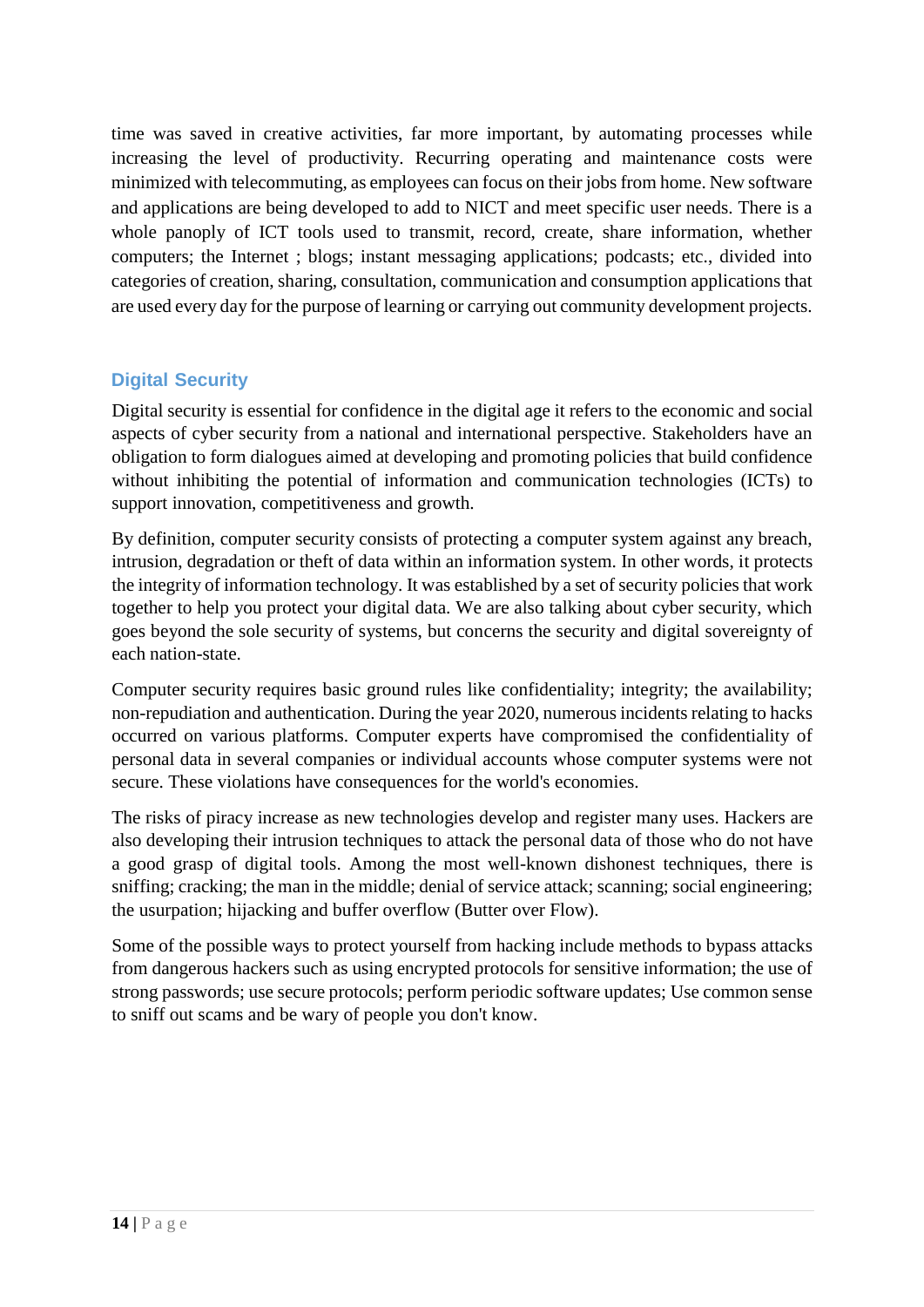#### <span id="page-16-0"></span>**4-The World of Data Science: Opportunities and Benefits**

Data science is a recent specialty developed with the growth of data around the world. They come from the intersection of the fields of data mining and statistical analysis, making it possible to collect, analyze, visualize data from which models are created in order to provide valuable information to companies who can then s '' use it to make the most appropriate decisions or to design better, more innovative products and services.

The skills in this highly demanded professional field - for Data Scientists, Data Engineering, Data Analysts positions - require the ability to develop data analysis strategies, prepare data for analysis, and then develop data analysis strategies. '' Explore and analyze this information in order to predict future events. Data science contains the elements of different fields including mathematics, statistics, computer science, especially computer programming, and expertise in the field in which one evolves.

Driven by an ultra-competitive context in which Big Data plays a key role, most organizations have invested heavily in the field of data science in recent years, with the extracted data having real strategic value for companies. Data science uses, among others, data mining or data mining, statistical learning, machine learning, deep learning, and artificial intelligence (AI).

#### <span id="page-16-1"></span>**Inclusion of Women in the Digital Sector in Haiti**

New technologies continue to be innovated in recent years thus continuing the digital revolution across the world. However, access to digital technology is not yet guaranteed to the entire world population. Women fill a large majority of this exclusion, added to some marginalized layers of low-income countries. As a result, despite an increase in the current trend, fewer women use a smartphone or have a computer in their daily activities. Many associations or agencies are emerging with the aim of promoting and raising awareness of the integration of women into digital technology, but the gap between the number of men and women having the capacity to use the internet daily, in 2/3 of the countries of the world, takes shape negatively to the detriment of women with a high percentage in the least developed countries. This gap due to a lack of mastery of digital tools or access to an internet connection results in poor quality education at low reach.

Most women using the internet are afraid to stay connected because of the harassment or bullying online they experience and miss the benefits to them. New technologies can constitute an important socio-economic lever in wealth-creating activities, undertaken mainly by women, and make it possible to diversify their sources of income through innovation in the face of environmental constraints. In Haiti, digital inclusion is opposed to many barriers such as the absence of public policies facilitating the establishment of digital infrastructures, the nonrepresentation of state authorities in remote regions and especially the lack of training for women. In terms of technology, which is caused by the stigmatization of young girls and women in this field, bringing together more men than women. Therefore, there must be concrete measures taken by the actors concerned to promote the participation of women and girls in the digital sector through extensive training programs, at all levels of learning,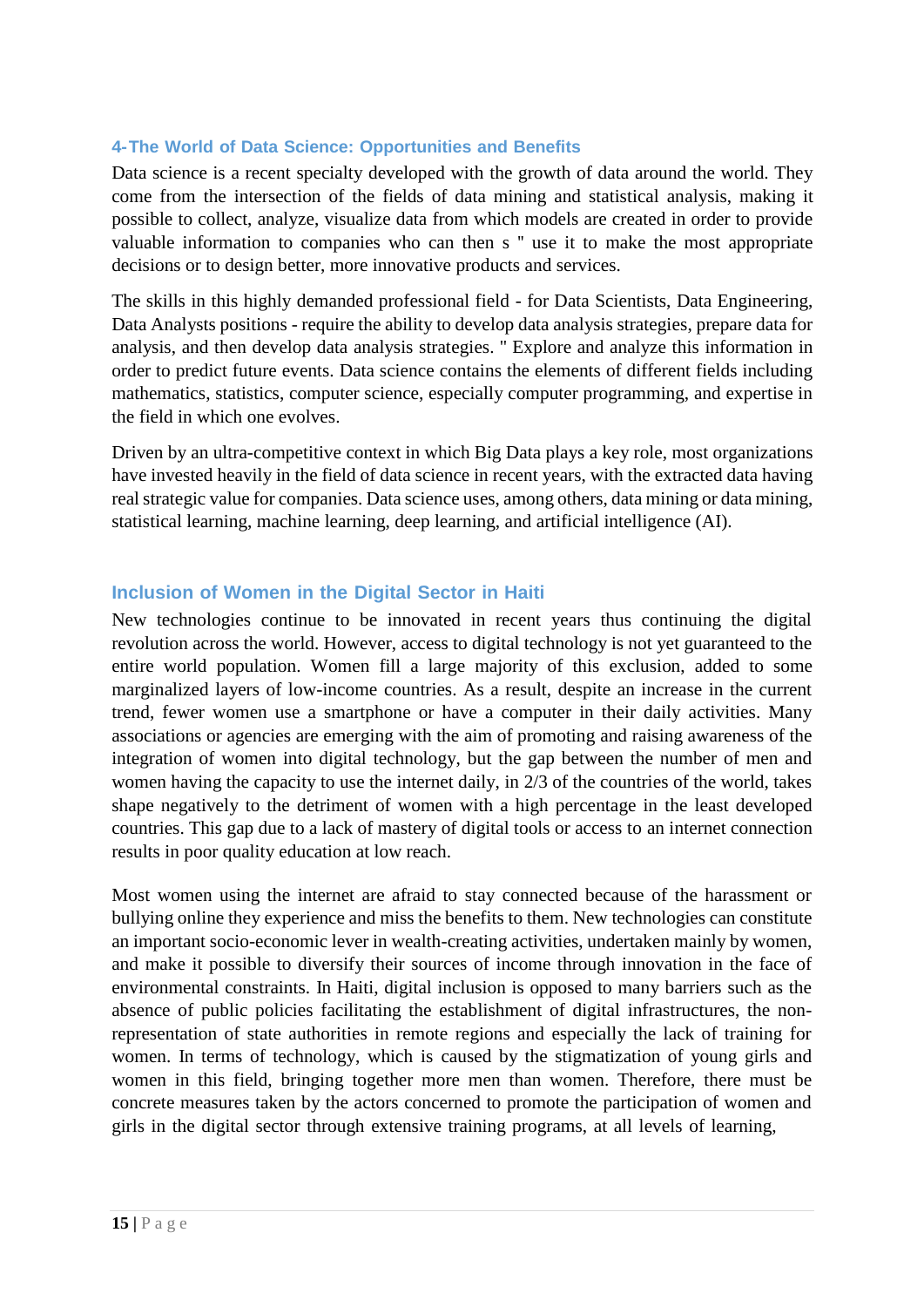and support in technological tools regulated by state standards and reinforced by the institutions designated for this mission in order to fill the lack of citizens trained and informed of the opportunities of the Internet professions and to benefit economically from the national point of view.

### <span id="page-17-0"></span>**5-Digital professions**

The world of today has experienced great and significant revolutions throughout its history. Each time, these events have upset the different ways of living for everyone, regardless of their geographical position. The first industrial revolution around 1765 are marked by mechanical production with the invention of the steam engine, the 2nd that of 1870 marked by electrical and petroleum energies; the third occurred in 1969 supported by electronics and computer. The fourth industrial revolution, the one we are experiencing today, marks a racial step towards a digitally driven economy. It refers to new technologies such as the Internet of Things, the cloud, Big data, artificial intelligence, etc.

During each of these great revolutions, the media and modes of communication have evolved at their own pace. The first form of communication was oral; humans as they evolved began to develop a new way of communicating as evidenced by paintings dating from prehistoric times (40,000 years ago). The first writings date back 6000 years, then developed and allowed the creation of various supports, the sign, the painted poster (Middle Ages), the printing press (15th Century), the press (17th Century), display (19th Century), telegraph (1837), telephone (1876), cinema (1900 - 1910), radio (1920), television (1940).

The most popular communication media used by people today are SMS, telephone, and Internet features: email, social media, and instant messages.

Digital technology is everywhere in our daily lives and continues to develop: uses are increasing and transforming our lives, at school, in the family as well as at work, in the city as in the countryside in harmony with the planet and by reducing tasks. . Imagination and creativity, the will to make the world a better place, are in action.

Digital, the use of digital technology is shaking up business organizations. It relates to communication through intangible media, digital technologies, and different networks. It provides support for the consumer in everyday life with all the necessary tools. The digital professions are constantly evolving. Professionals must therefore take into account the development of digital technology and develop their skills in areas related to the following positions: Developer of mobile applications; Web designer; Systems, networks and cloud administrator; Cyber security; Data scientist; Community Social Media Manager; Digital brand manager; Data marketing analyst, SEA (paid search) or SEO specialist; CRM consultant; etc. are all new professions propelled by digital.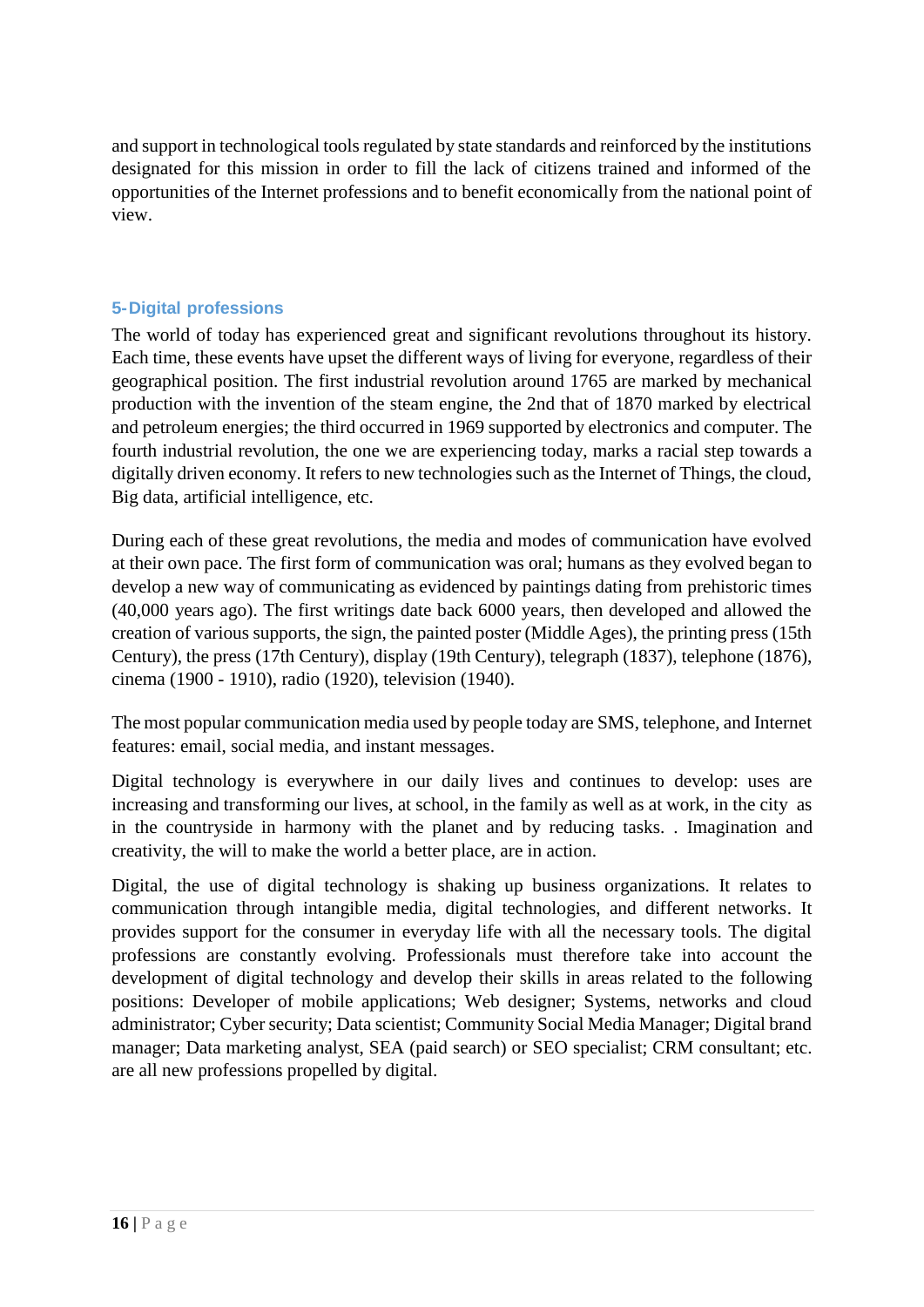#### <span id="page-18-0"></span> **8-Crypto currency and Trading**

With industrialization and the involvement of technology, virtual currencies are becoming a top priority. There are a large number of crypto currencies available, each with its own unique characteristics and applications. These are for example bit coin, bit coin cash, ethereal, lite coin, ripple and dash, etc. A crypto currency is a decentralized digital currency, which uses cryptographic algorithms and a protocol called block chain to ensure the reliability and traceability of transactions. Crypto currencies are virtual; they can be stored in a digital wallet protected by a secret code belonging to its owner. Exchange platforms (Binance, Coinbase, Bitstamp, etc.) are used to buy and resell crypto currency online. The first crypto currency to have emerged, and arguably the most famous of them, is Bitcoin. Created on January 3, 2009 by an enigmatic programmer using the pseudonym Satoshi Nakamoto, it propelled the principle of block chain and led to the creation of many other encrypted digital currencies.

- $\triangleright$  Advantages of Crypto currencies:
	- A. Simple and fast transactions;
	- B. High volatility which allows significant profits;
	- C. Markets open 24 hours a day, 7 days a week without intermediaries;
	- D. Accessible to small capital;
	- E. Self-managed and governed; Inflation protection.
- $\triangleright$  Disadvantages of Crypto currencies:
	- A. The volatility of the the value;
	- B. The risk of hacking;
	- C. The negative effect of mining.

Crypto currency can be considered as an asset or be transferred as part of a loan or traded on specific markets for these transactions. Trading is an English word commonly used in France to refer to buying and selling operations carried out on the financial markets. These operations are carried out by traders from the trading room of a financial or stock exchange institution, or from the Internet in the case of independent traders.

Crypto currency trading involves trading the price movements of a crypto currency using a CFD trading account or buying and selling the underlying currency through an exchange. To avoid the risk of frauds, it is recommended that you learn about the basics of trading.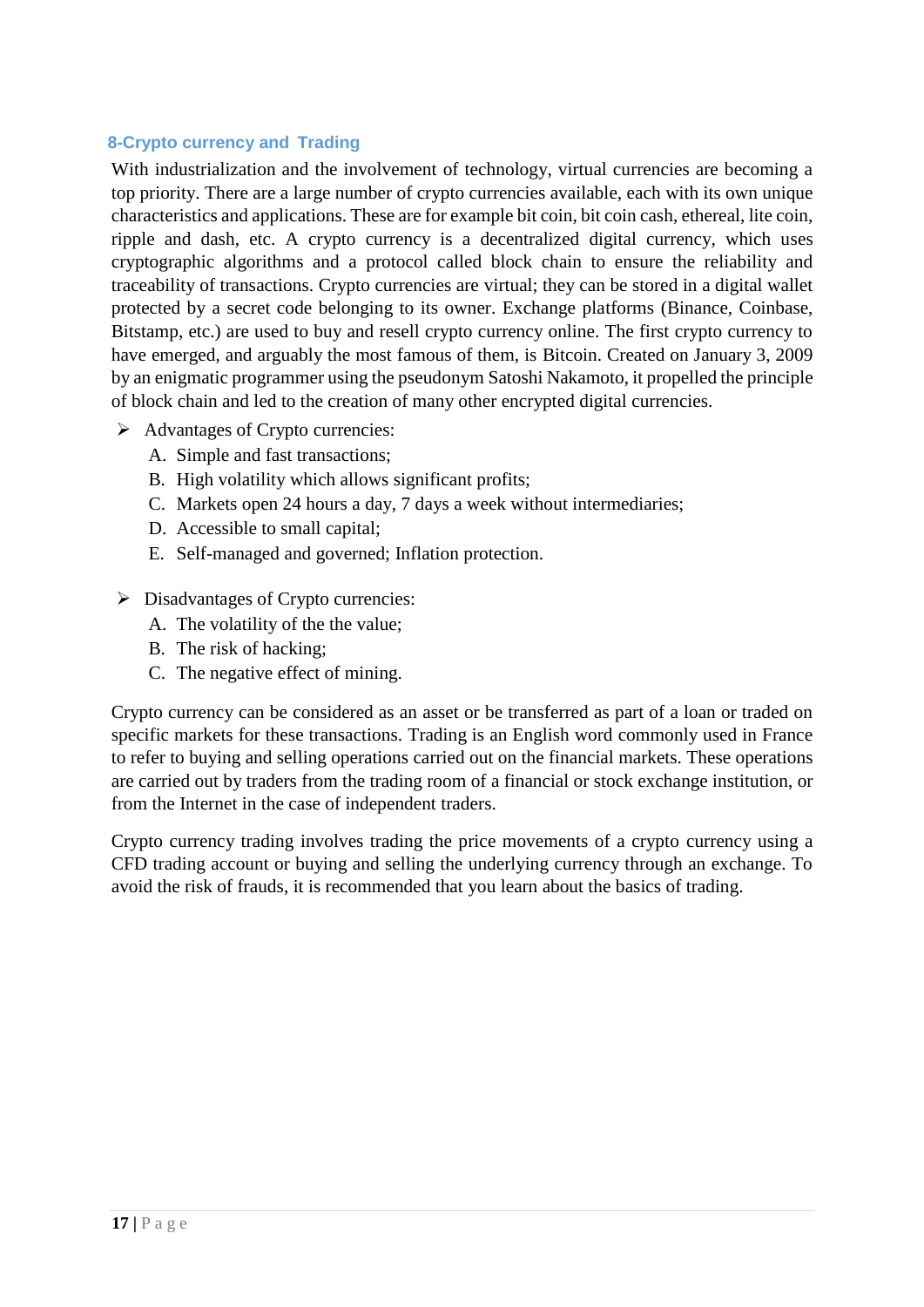## <span id="page-19-0"></span>**C. - The third component**

From November 15, 2021 - November 22, 2022, an awareness campaign in 10 media in the capital and influencers on social media to share the documentations of this data and influence several stakeholders to join us in for the next cohort.

Awareness was made on social networks as well as the media; we reached an audience of 50,000 people. Then two media wrote about this benchmark project in Haiti to sensitize stakeholders to give more places to gender in technology.

## **5.-Conclusion and Recommendation**

The publication of this research project was made possible thanks to the collaboration and the effort of all the CITE team involved in the "Gender, Technology and Social Innovation" project, funded by the Latin America and Caribbean Network Information Center in the Framework of the Lideres 2.0 Program. We would like to thank, first, the eight trainers for having accessed to systematize the contents of each of the training sessions, while contributing with valuable knowledge and high-value methodological approaches that can be transferred to other contexts.

Here are some recommendations:

- Application of technologies for the empowerment of women and digital inclusion
- Promotion of the role of women in the technology sector
- Governance, policies and widening of access taking into account gender equality issues in the ICT sector
- Reduce the digital gender divide through education
- Strengthen women's initiatives in the field of technology.